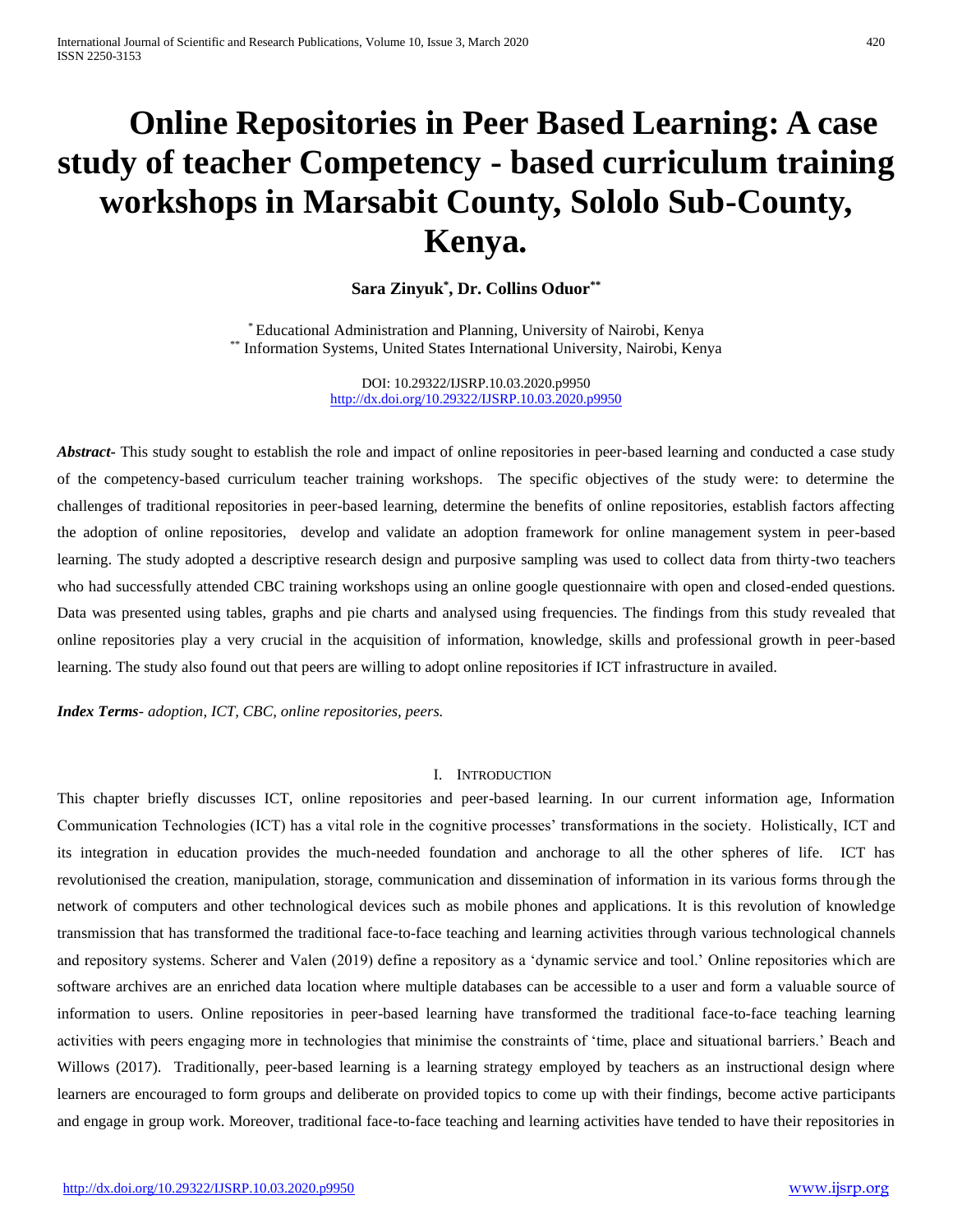the traditional formats of note taking, records in worksheets, handouts, recitations and memorizations. These methods though adequate are cumbersome and may not essentially capture all the information learnt and fall short of an excellent repository. Turbill (2015) sees the transformation of traditional face-to-face teaching to the adoption of ICT technologies and online repositories for peers as having immense benefits such as collaborative learning and opportunities that try or apply new practices. NETP17 (2017) discusses that 'digital learning tools can offer more flexibility and learning supports than can traditional formats. Using mobile devices, laptops, and networked systems, educators are better able to personalize and customize learning experiences.'

With these advances in ICT, peers in teaching learning activities are embracing these benefits in their day to day quest for knowledge and skills enhancement.

## **Background to the Research**

Globally, provision of cognitive, psychomotor and affective domain skills is a hallmark for development in developing countries. Governments endeavour to invest in their human capital by offering life-long learning to its citizens. This is in commitment to having literate and contemporary informed citizens in education, socioeconomics, socio-political and technological advancements. Kenya has made and continues to make immeasurable efforts in the investment of its human capital. This is in assertion with the UNESCO (2014, 2018) report which asserts that education should be recognized and promoted as a life-long right enabling individuals to continuously develop key competences to become active and informed members of a global society. Peer-based learning with its inclination to life-long learning necessitates this threshold for continued learning, skills acquisition and development of the human capital.

In the contemporary information age, the availability of information communication technology (ICT) and its surrounding technologies has seen tremendous improvements in teaching learning activities. Chen et al (2019) shows that studies have reported immense positive results in the quality, diversity and interaction awareness when online repositories are used in peer learning. This resonates well with what Beach and Willows (2017) discuss regarding teachers'(peers) cognitive processes during online professional learning that online learning is a favoured approach to professional development because it creates accessible opportunities, has positive effects on and even changes teachers' (peers) pedagogical and content knowledge, classroom practice and student outcomes. Sanchez-Garna et al (2018) quoting Pack (2003) assert that ICT can motivate learners and prepare them face new social challenges in ways that traditional methods have been evidenced to fail. This is agreement with the findings of Martin et al (2019) that ICT and its technologies do offer a holistic learning environment.

Cohen et al (2013) discuss that the implementation of a contextualized peer online repository as opposed to the global repository openly available online increases the use of learning materials in specific contexts such as schools. The research also found out that teachers (peers) in Israel often prefer to use local contextualized online repositories developed within their own contexts to suit their learning environments and specific needs which greatly enhance community collaborative learning.

Greenhow and Lewin (2015) confer that online repositories in American and Europe have and continue to play a crucial role in supporting peer learning. This they assert is realised when there is an embedment of various media technologies such as the incorporation of blogs and wikis; bookmarking tools, collaboration tools such VoiceThread and media that use video sharing. There are other examples such as LiveJournal which was created in 1999. LiveJournal continues to evolve and with time has included teaching (T-LJ) which is based on a blog technology where active professional topics are discussed daily.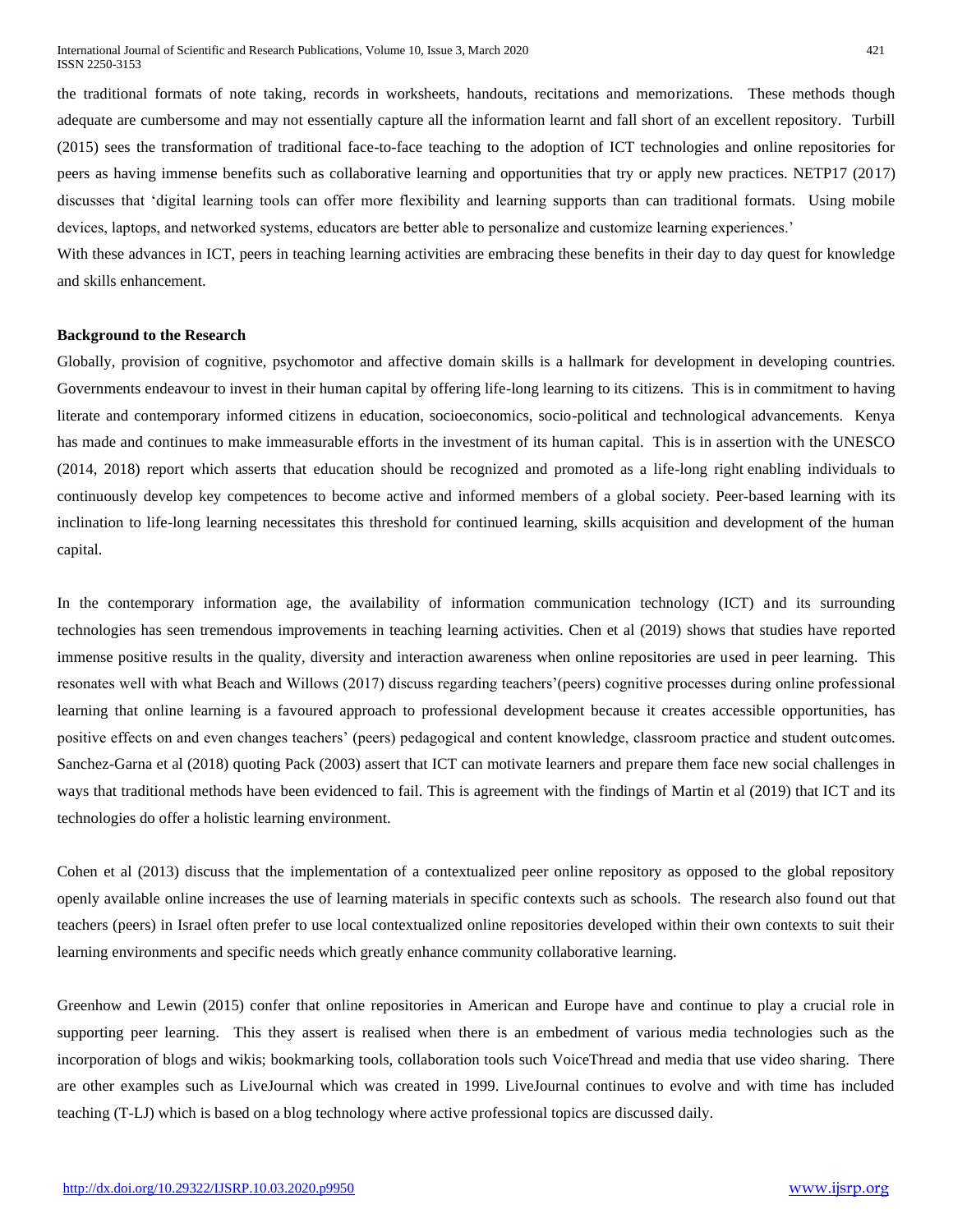Shonola et al (2016) report that in Nigeria, the use of emerging technologies in portable devices such as mobile phones are being used to support peers in blended learning (face-to-face and mobile apps). Shonola et al (2016) quoting Moses (2014) add that Nigeria is ranked among the largest mobile markets in Africa. The use of mobile technologies therefore has greatly aided peers in communication, data sharing and discussions anywhere and anytime thereby providing the much-needed scaffolding to peers.

## **The case study of the Competency-based curriculum teacher training workshops in Marsabit County, Sololo Sub-County, Kenya**

The Kenya Institute of Curriculum Development (KICD) in its commitment to keep teachers abreast with the contemporary trends in education in collaboration with relevant teacher organisations affords teachers (peers) professional, personal enrichment and growth through workshops. When teachers attend a face-to-face training workshop, post workshop always requires that they integrate what has been learnt in their teaching activities. Teachers need time to reflect on what has been learnt and this calls for adequate time and support. Support can be enhanced within an online repository environment where teachers can engage in meaningful activities, collaborate with other peers, exchange ideas, provide feedback to their peers and get professional support from the experts (tutors). Online repositories can act as a post-workshop follow-up offering the much-needed scaffolding that teachers require professionally.

## **Statement of the problem**

Peer learning with its tenet to life-long learning requires the adoption of ICT and its technologies as a means of offering teachers' professional development. In Kenya, emphasis has been put on digital repositories such as national, research and institutional. These digital repositories play a significant role in the dissemination of knowledge albeit do not meet the unique contextualisation of content that peer-based learning requires. This research therefore sought to find out the role and impact online repositories would have in peer-based learning and the research is guided by the questions:

- Which ICT infrastructure is available in peer-based learning?
- What hinders the adoption of online repositories?
- What measures can be taken to enhance the availability of online repositories?
- How can a framework be adopted to manage online repositories in peer-based learning?

## **Research Objectives**

The objectives of the research are:

- i. To determine the challenges of traditional repositories in peer-based learning.
- ii. To determine the benefits of online repositories in peer-based learning.
- iii. To establish the factors affecting the adoption of online repositories in peer-based learning.
- iv. To develop and validate an adoption framework for online management system in peer-based learning.

## **Scope of the research**

The research will focus on teacher training workshops in the competency-based curriculum conducted by the KICD in Marsabit County, Sololo Sub-County, Kenya. Tutors and tutees who have attended workshops will be invited through an online google questionnaire which will be sent via a google link and shared through a WhatsApp group, to share their experiences through an invite only attendance. The researcher will be the sole administrator of the WhatsApp group. The findings thereof can be used with other studies to generalize and recommend ICT solutions to peer-based learning.

#### **Significance of the study**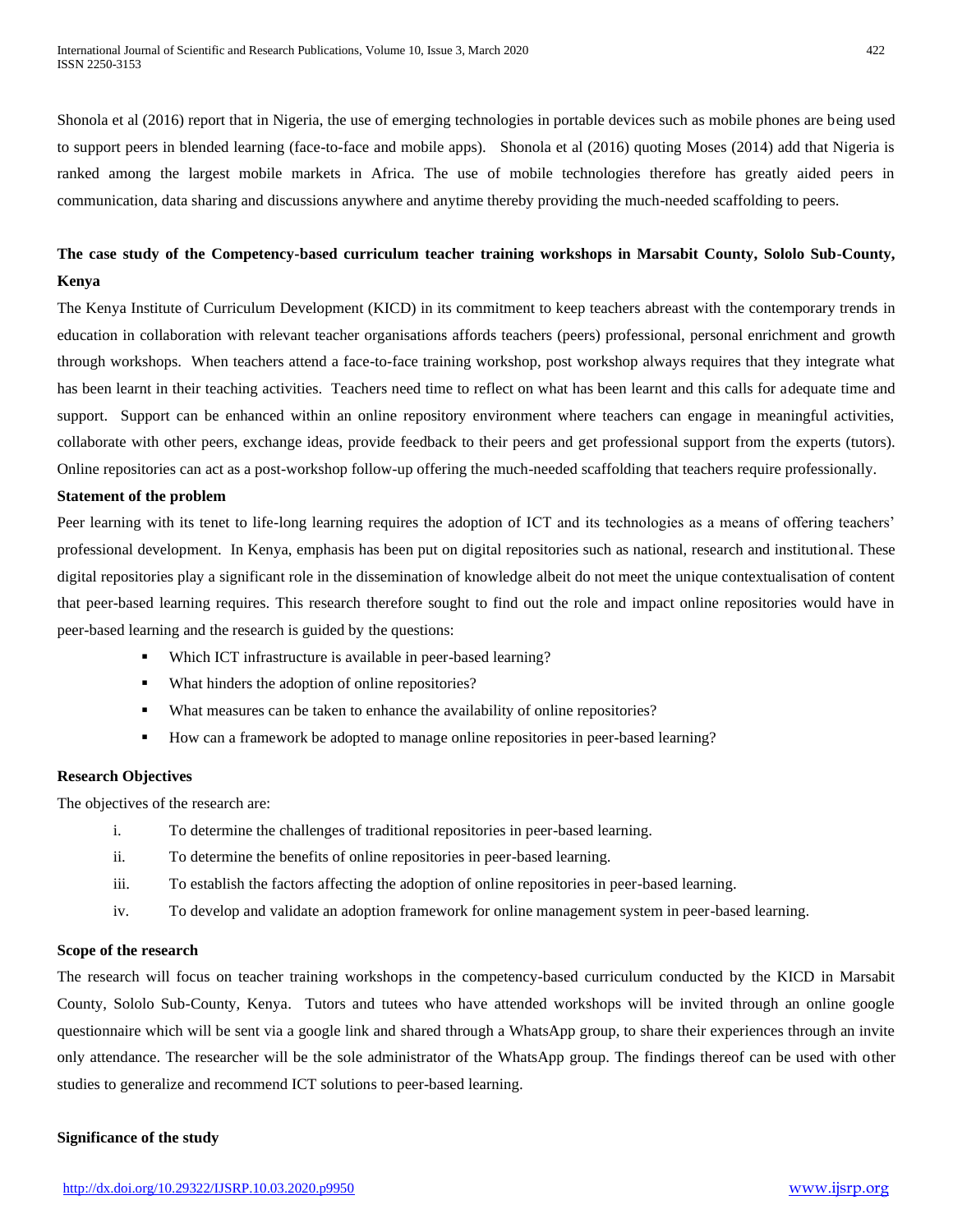This research plays a crucial role in understanding the underpinnings of the big 4 agenda in Kenya whose aim is to enhance manufacturing, food security & nutrition, universal health coverage and affordable housing. These agendas are founded and supported by the premise that education and ICT with its surrounding technologies will help deliver these agendas. The Sustainable Development Goals in particular goal number 4 is articulate in its endeavour to ensure inclusive and equitable quality education and promotion of lifelong learning opportunities for all. This resonates well with the Mission statement of The Kenya Institute of Curriculum Development (KICD) which seeks to provide research-based curricula and curriculum support materials responsive to the needs of the society. Kenya Vision 2030 has a pledge through its 4 pillars in specific the social pillar to invest in the people of Kenya through the transformation of among the eight key social sectors education by committing to: establish education management information system (EMIS) centres, provision of laptops and the integration of ICT in teaching and learning. Africa in Agenda 2063 commits herself in Aspiration 1 to have well educated and skilled citizens in all spheres notably in science, technology and innovation by improving the ICT infrastructure.

The findings of this research will contribute immensely to the existing data available from other studies done in ICT and to future researchers. It will also help seek ICT solutions in peer-based learning.

## II. LITERATURE REVIEW

This section looks at the literature review of information and communication technologies in peer-based learning.

## **Introduction to Literature Review**

Peeters (2016) study of developing learner autonomy through Facebook: problem-solving dynamics in online peer collaboration found out that through online collaboration in a closed social network forum peers exercised control over content, were able to introduce new personal learning problems to the community of learners, peers provided solutions and were able to synthesize new information, shared personal learning experiences, took ownership of their learning and were able to construct an effective online support network.

Mwangi and Khatete (2017) research in Kenya shows that when it comes to teachers' ICT professional development needs, teachers need to interact with their peers to support each other and that even though there is a percentage of teachers who are already interacting with peers through blogs such as '*iLearn Technology, Emerging EdTec and Educational Technology Debate'* these come with the challenge of being hosted abroad and the content shared foreign which alienates the teachers. This finding is in line with the findings of Cohen et al (2013) which found out that teachers in Israel preferred to use their own contextualised online repositories for professional development. Mwangi and Khatete recommend that teachers be given opportunities to create professional learning networks for sustainable professional opportunities and growth and this trajectory can be enhanced online delimiting the constraints of cost, time and space seen in traditional repositories.

Mafa (2018) in researching on the adequacy of google classroom as a teaching and learning tool among higher education science training learners discusses the numerous advantages of google classrooms ranging from: it's a free web 2.0 tool based leaning management system that permits the formation of private classes and groups through an invite and welcome strategy which locks out interlopers guarantying protection to the group, it can be downloaded free on a mobile device. The research concluded that when learners are distant from everyone else, through utilization and help of the google classroom, they have their own opportunity to learn and comprehend ideas effortlessly without a push. The research further recommended that higher education institutions should give portable technology gadgets or potential mobile devices to their learners to explore this internet inclining tools since it encourages learning 24/7 beyond classroom contacts.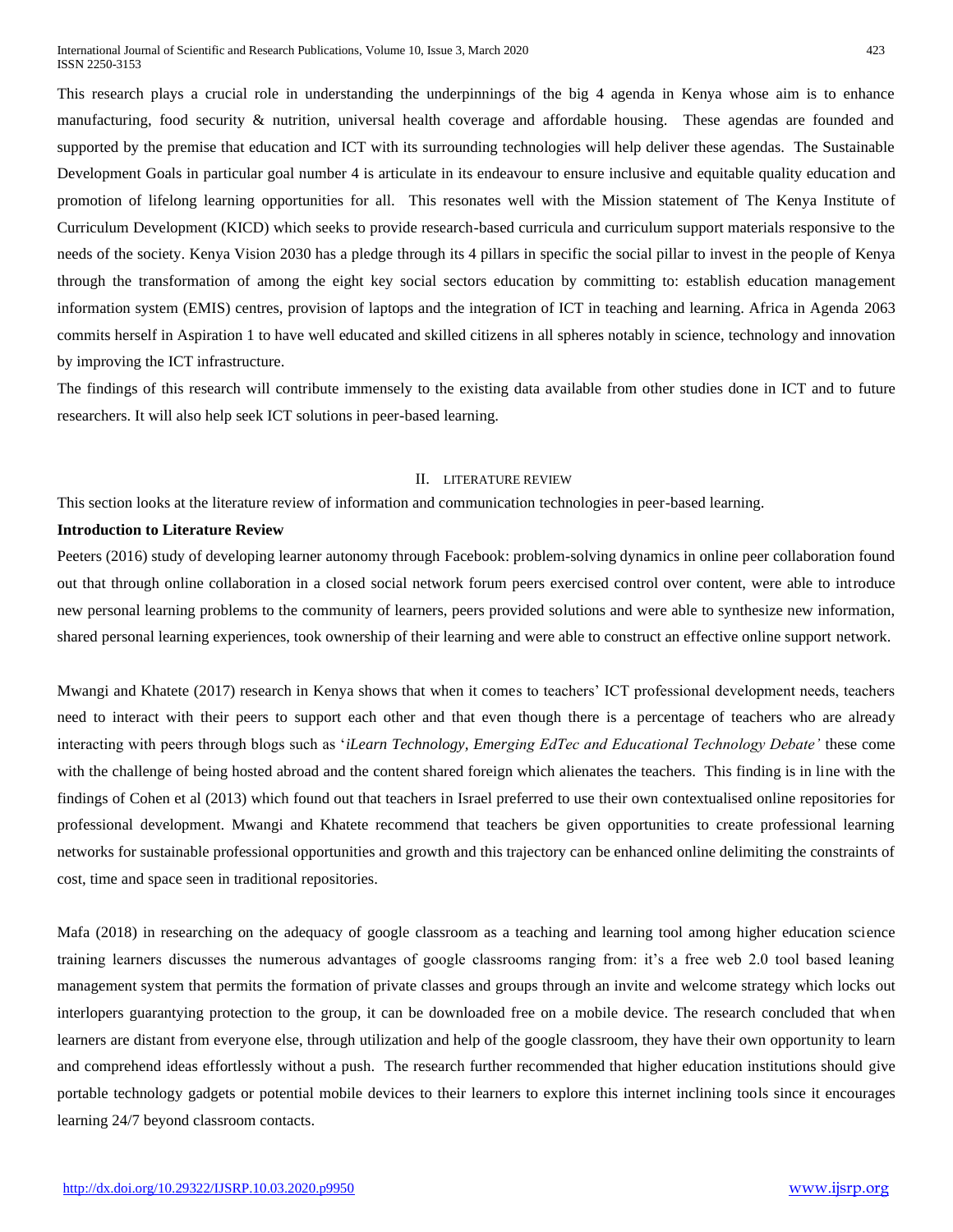Adebayo (2019) in discussing teacher professional development and citing practices in other countries shows that internet and webbased communication technologies are being used to support teacher's on-going professional development for instance in the United Kingdom where Virtual Teacher Centre [\(http://vtc.ngfl.gov.uk\)](http://vtc.ngfl.gov.uk/) website provides a "Career Development" area which provides a variety of learning and teaching resources and links to support teachers continuing professional development. To add to this is the Teacher Net UK which is an independent professional association for teachers. These online repositories are used for blended

From the reviewed literature review, it is evident that peer-based learning has experienced a paradigm shift and has embraced ICT and its surrounding technologies.

#### **Theories that support the research**

learning (face-to-face and online).

This research will be supported by the theories: social constructivism by Lev Semenovich Vygotsky and Technology Acceptance theory by Fred Davis. Social constructivism as advocated by Lev Semenovich Vygotsky (1896-1934) sees an interaction of cognitive processes and other people in the society. Palincsar (1998) in Woolfolk (2001:44) show that 'these social interactions are more than simple influences on cognitive development – they actually create our cognitive structures and thinking processes.' Vygotsky (1978:57) quoted by Woolfolk (2001:44) additionally note that functions in learner's cultural development usually appear twice: first on the social lever and later on the individual level; first between people (inter-psychological) and then inside the learner (intrapsychological). Woolfolk (2001:44) emphasises that 'higher mental processes appear first between people as they are co-constructed during shared activities. Then the processes are internalized by the learner and become part of that learner's cognitive development.'

This theory is found applicable in this research as social constructivism theory demonstrates that learners internalize concepts through social interactions and being actively involved in various activities using linguistic capabilities and cultural tools in varied social contexts. The implications of Vygotsky's social constructivism theory in peer based learning are: peers need participatory learning and require learning tools to manipulate the learning process, the zone of proximal development necessitates the use of a more advanced and collaborative peer and scaffolding is realised by the regular and ongoing support necessary for learning and professional growth. ICT has become and is a cultural tool used to manipulate the learning environments and is extensively used in scaffolding. Álvarez and Cuesta (2012) quoting (Graesser et al.,2000; and Reiser, 2002), show that scaffolding is also seen as a primary strategy to support interaction and learning processes that includes the tools, strategies, and guides used by human and computer tutors, teachers, and animated pedagogical agents during learning.

## **Technology Acceptance Theory**

Developed by Fred Davis in (1986), Technology Acceptance Theory discuss Allomary & Woollard (2015) is a 'predictive and explanatory model geared towards factorizing users' acceptance, rejection and integration of technology. Of prominence are the two key elements namely, perceived usefulness and perceived ease of use.' Li (2010) in says that 'Perceived usefulness is the degree to which a person believes that using a particular system would enhance his or her job performance.' Korpelainen (2011) asserts that these two behavioural beliefs; perceived usefulness and perceived ease of use usually lead to individual behaviour intention and actual behaviour and that perceived usefulness is the strongest predictor of an individual's intention to use an information technology.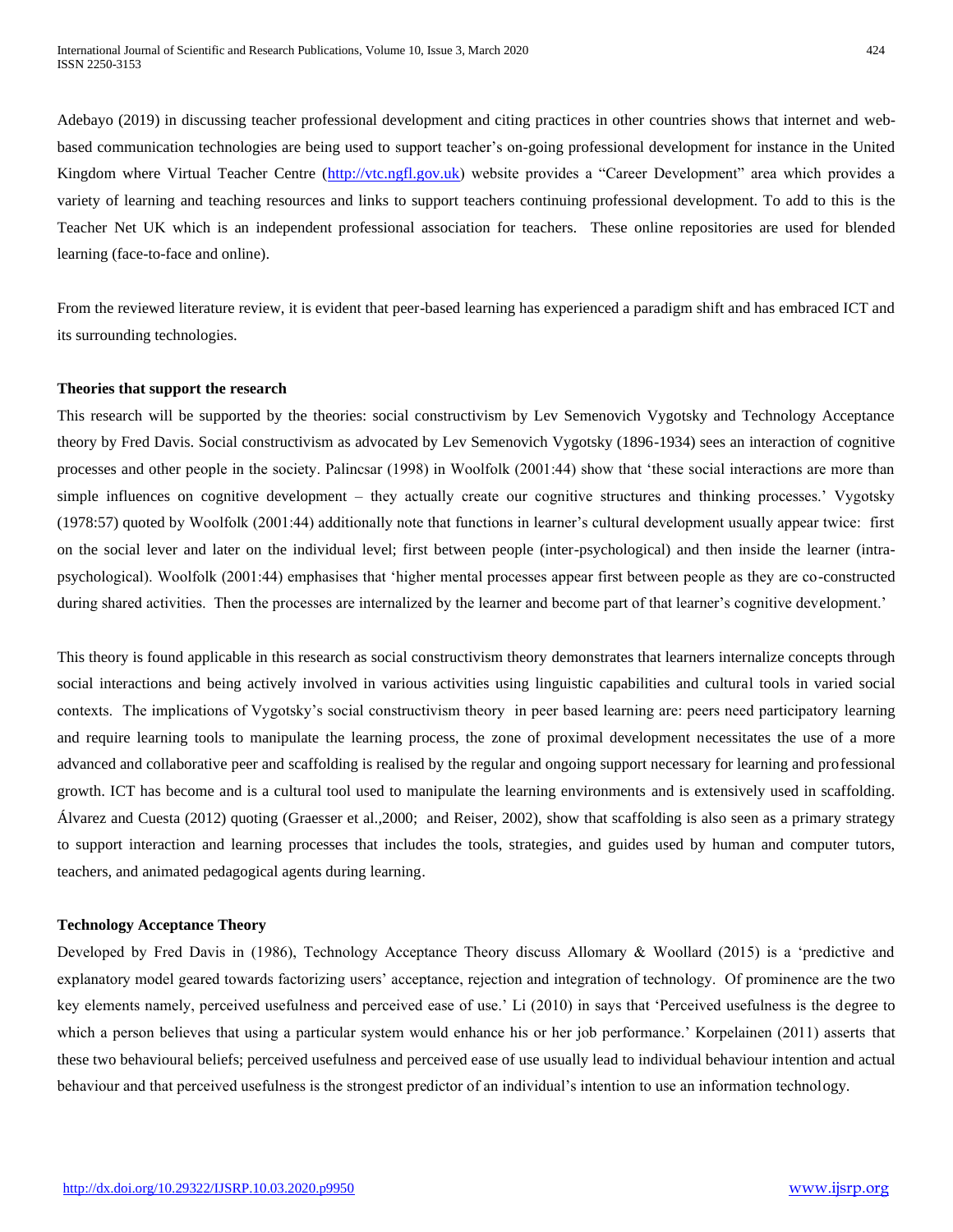This model gives an in-depth contribution to understanding ICT usage and acceptance behaviours in the adoption of different technologies. Allomary and Woollard (2015) assert that TAM provides a 'robust model applicable across a broad range of end-user computing technologies' especially so in the use of technology in learning environments.



Fig 1. Technology Acceptance Model (TAM) Davis et al (1989) **Source**: Allomary and Woollard (2015)

## **Traditional challenges of repositories in peer-based learning**

Traditionally, repositories are in form of note taking, printouts, handouts, memorizations and recitations. These come with many challenges. Note taking and writing down learnt material consumes a lot of time in comparison to typing, audio recordings and video conferencing. This makes traditional repositories cumbersome in nature.

The availability of a printouts and handouts for information does not necessarily imply that all the content therein is required by a user. This bulkiness of printout can deter peers from using traditional repositories when compared to digital repositories where one sifts and accesses the information that they require at any given time and wherever they are limiting the constraints of time and space.

More often traditional repositories limit the access of information with many incidences of either loss or lack of the needed content.

When it comes to currency of content in traditional repositories, one of the challenges experienced is the lag in time to renew and upgrade content. This is because it takes time to deposit, verify, edit, print and physically distribute content using traditional mediums.

Memorization and recitation of content comes with the challenge of peer idiosyncrasies which can present the risk of misinformation, disinformation and unavailability of data.

## **Benefits of online repositories in peer-based learning**

Online repositories offer peers the opportunities for collaborative learning in small manageable groups. It encourages sharing of knowledge and involves peers exchanging knowledge, ideas and experiences with each other and diffusing this learning in their day to day experiences.

Input of new knowledge through a variety of media makes online repositories beneficial to peers. This is made more attractive by technology that allows and provides opportunities to try and apply new practices.

Continued knowledge upload by peers' contributions and questions raised thereof creates an avenue where peers can reflect on their own learning, take more initiative and control of their learning.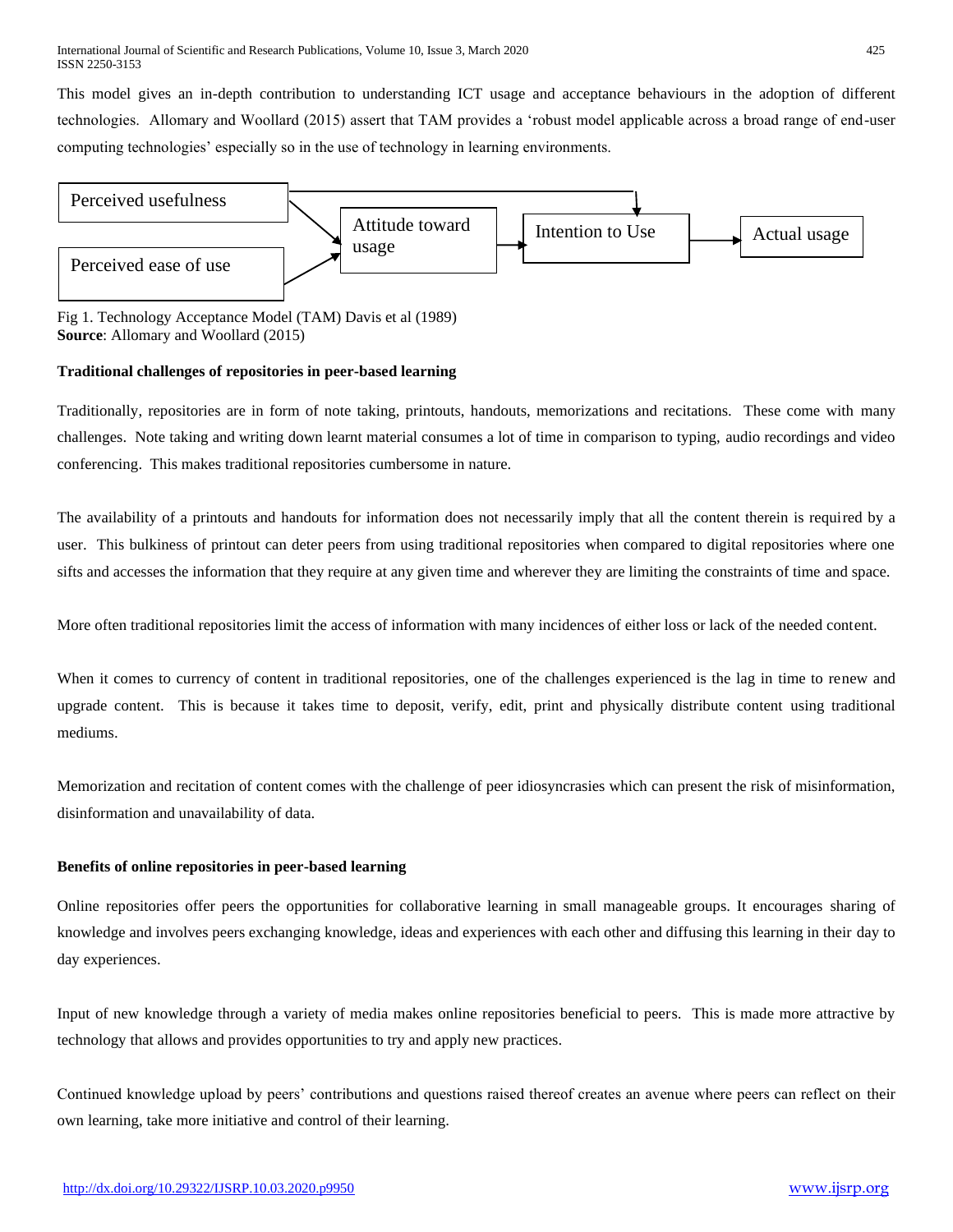Online repositories offer a forum for peers to share knowledge and interact with each other without the constraints of space and time. Moreover, contextualisation of knowledge shared makes it easier for peers to make use of the shared knowledge.

Ongoing and regular support is essential to support peers learning and this can effectively and efficiently be facilitated through the use of ICT's.

Online repositories provide high quality and diversified content. This sets a premise for continued update and upgrade of content usually peer reviewed which make it a preferred knowledge currency repository.

## **Factors affecting adoption of online repositories in peer-based learning**

The lack of and insufficient Information and Communication Technology infrastructure is seen as inhibiting the adoption of online repositories. Access to computers, updated software and hardware as well as all the periphery technologies is paramount in the adoption of ICT and when these key elements are lacking, adoption is crippled. Lack of internet connectivity, lack of electricity as well as frequent electricity interruptions negates this adoption. Waiti (2018) notes that inadequate funds, poor connectivity to electricity and inadequate ICT materials hamper the adoption of ICT in schools. Insufficiency is realised when there is a lack of technical support to continuously avail new technological trends as well as offer routine repairs of ICT infrastructure and give maintenance to the system. Technical support plays a crucial role because peers who may be deemed tech savvy may be grippling with issues of technological characteristics as discussed by Rogers (2003) such as; innovation attributes, relative advantage, compatibility, complexity, triability and observability which determine the rate of adoption by a peer.

Peers perceptions and attitudes towards ICT and its technologies greatly influence their acceptance to use it. To what extent a technology is useful in one's daily life and its ease of use determines its adoption. Davis (1986) asserts that it is the perceived usefulness and perceived ease of use of a technology that determines its acceptance, hence, it is very important to offer technical support to peers so that they can keep pace with technological advancements.

Osadebe and Ojukonsin (2018) discuss that lack of sufficient ICT sensitization can greatly affect the adoption of ICT and its technologies, notwithstanding, quoting the African Symposium (2011) shows that 'teachers need to be sufficiently competent to make personal use of computers, to make use of information and communication technology as a mind tool, to become master of a range of educational paradigms that use ICT and also to become sufficiently competent to make use of ICT as a tool of teaching learning activities.'

The cost of ICT and all its peripheral devices can deem expensive. Peers may find ICT devices such as smartphones, iPhones, laptops and tablets expensive to purchase and maintain. The continued daily purchase of internet bundles can prove too costly especially so when there is no common open and secure wi-fi network. Andae (2019) notes that the cost of internet in Kenya remains expensive with many citizens spending an estimated 3.1 percent of their average monthly earnings to purchase a one gigabyte (GB data) which is above the standard two percent; globally internet affordability is defined as 1GB mobile data costing no more than two percent of average monthly income. Overall, the high cost of acquisition and maintenance of ICT infrastructure is a challenge that constraints the adoption and implementation of ICT.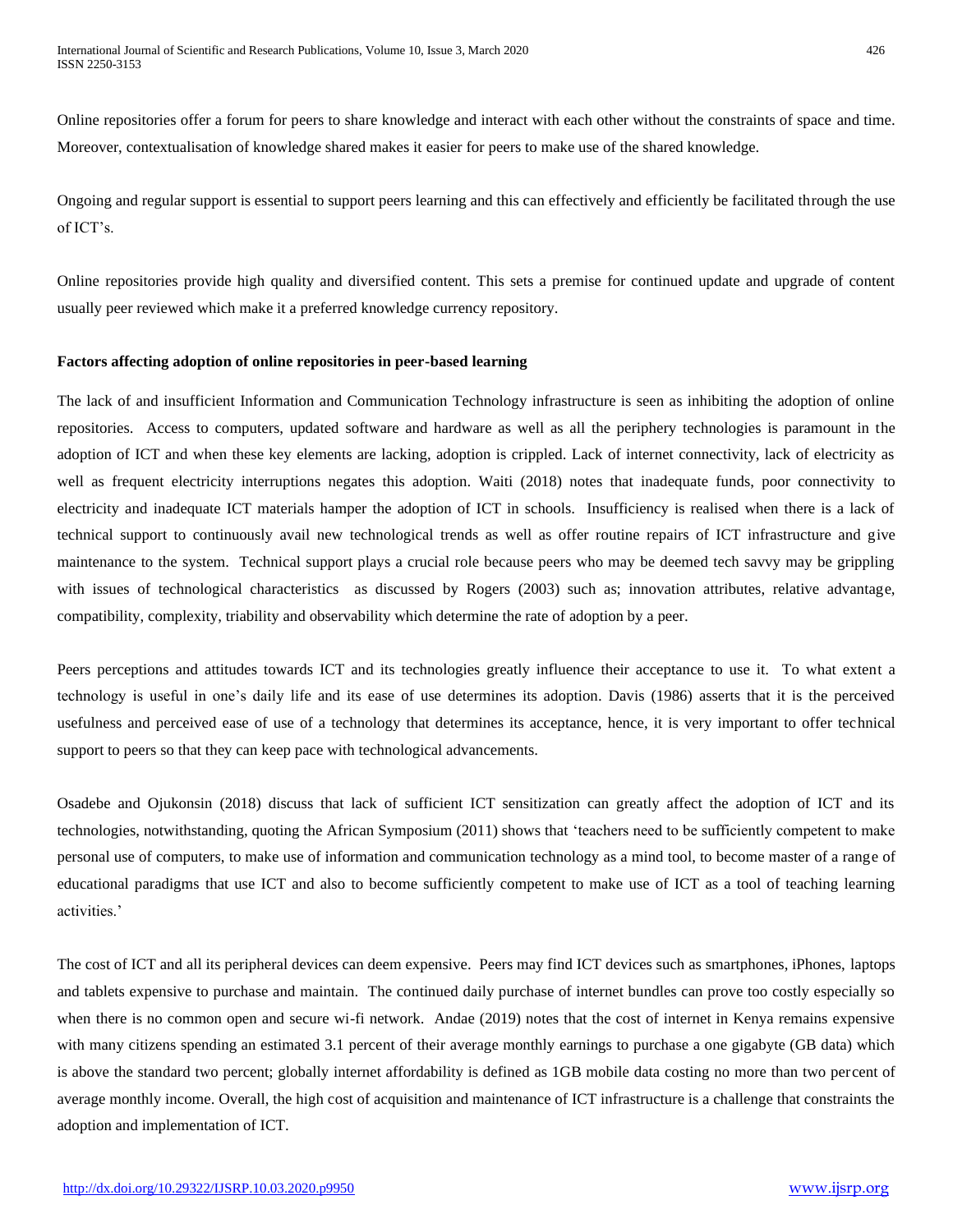Online repositories require time and effort. This can pose as a challenge and as Harris and Sandor (2007) show 'online repositories in peer-based learning may deem extremely demanding on the trainer or tutors time with limited reward or recognition for effort.' This is partly because the repository nature may require time outside the structured formal learning time to deposit and engage in. Teachers are required to make a conscious effort to avail time outside the formal teaching hours to engage with their peers for professional development.

Policy plays a crucial role in the adoption of ICT. The Kenya Education Network (KENET) (2014) in discussing Kenya's national ICT policy whose vision and mission is to have a prosperous ICT driven Kenyan society and improve the livelihoods of Kenyans by ensuring the availability of accessible, efficient, reliable and affordable ICT services insists that there is need to update the ICT policy in tandem with the other undertakings and development goals that the government may have for example Kenya's Vision 2030.

## **Other authors related works and findings**

Cohen et al (2013) found out that peers often prefer to use contextualized online repositories as these meet and suit their learning environments and specific needs. The study further notes that although institutional repositories are availed for storage and access of teaching and learning materials, this does not adequately meet the specific peer community needs.

Liu and Chuang (2016) in a research conducted in Taiwan where google classroom was used in integration of peer tutor mechanism for  $6<sup>th</sup>$  grade students found out that there was a high degree of positive perception regarding the use of google classroom for peer tutoring in and out of the classroom.

Chepkorir and Kandiri (2018) conclude that when it comes to teachers' professional development, training through seminars/conferences during in-service courses does not give enough time for teachers to internalize well what has been learnt more so in ICT where professional teachers support is strongly advocated. The study further recommends that there is a need for teachers to have their personal initiatives towards the available digital learning tools so as to enhance the teaching learning process and their professional development.

Chen, Lei and Cheng (2019) quest to find out if peer facilitated online discussions had effects on the positive overall cognitive processes of peers and to what extent in terms of : characteristics, patterns and techniques, found out that in a peer facilitated online environment, learners demonstrated higher level cognitive presence in: triggering where learners explicitly express their feelings; exploration using brainstorming, information search and exchange of ideas; integration and synthetization of relationships; resolution where actuality of learned information is applied. This research shows that regardless of the content being learnt peers require support in their everyday learning and that peer facilitated online repositories play a crucial role in this support.

## **Research Gap**

The challenges that peers have in repositories emanate from the traditional repository set ups which are not peer personalised, contextualized and with a degree of formality required for learning. These challenges can be mitigated through the use of ICT and its diverse technologies through online repositories to help peers' access, store, upload, reflect and share information.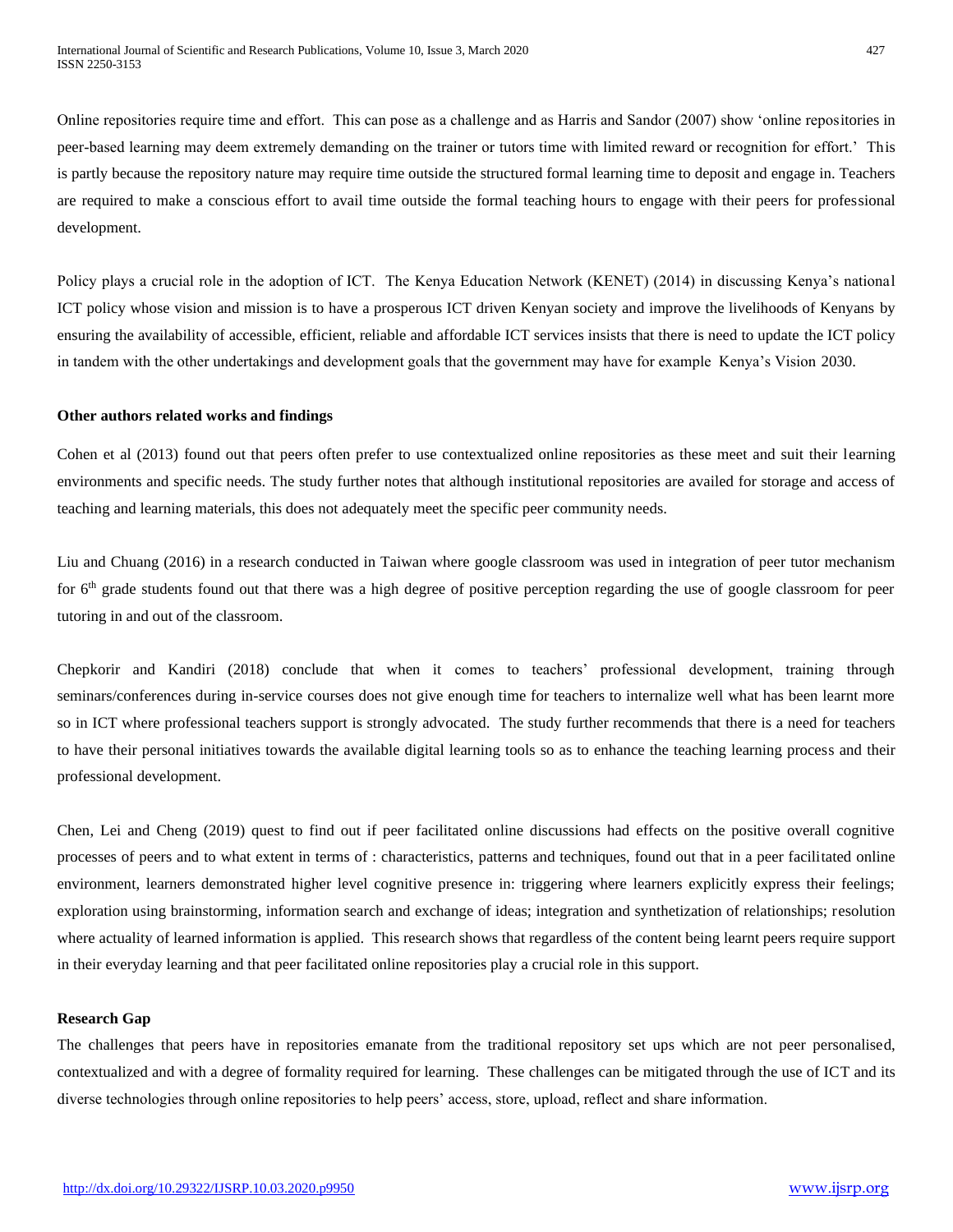## **2.8.1 Conceptual Framework**

A repository is a place where multiple databases or files are located and managed for distribution over a network. Emmytone et al (2018) quoting Bonilla-Calero (2013) discuss a repository as a set of services offered in order to manage, disseminate and facilitate access to documents. Maithya et al (2013) says that a conceptual framework is a 'representation of a researcher's conceptualization of the relationship between variables in the research which is shown diagrammatically.' It is the description of concepts in a research and the mapping of the relationships among variables.

Challenges of traditional repositories Adoption of online repositories *Independent Variable (F)* Factors affecting (x)

*Intervening variable*

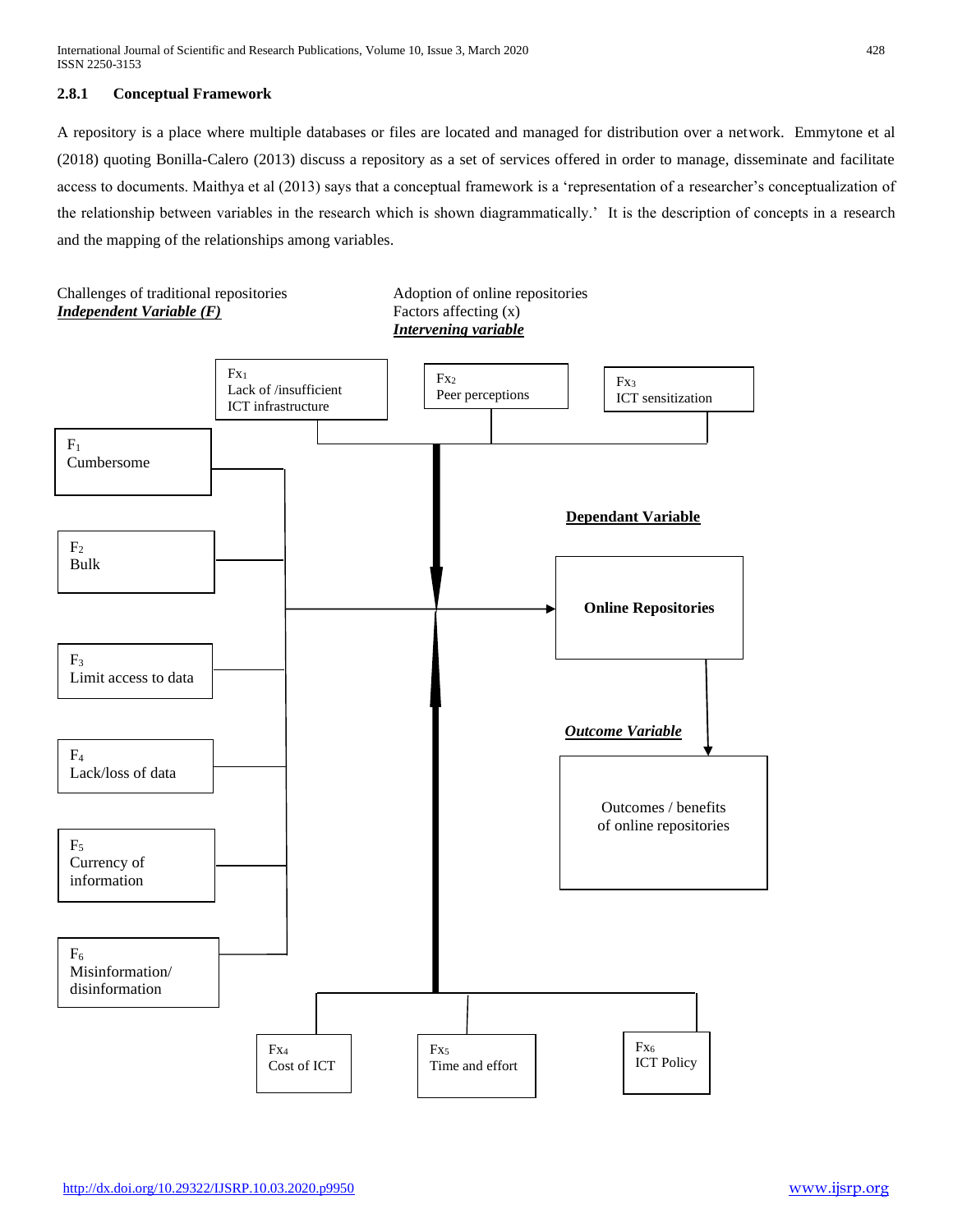#### III. RESEARCH DESIGN AND METHODOLOGY

This section presents the research design, target population, the procedure followed in data collection and the techniques used in data analysis.

## **Research Design**

The research will conduct a case study. Zainal (2007) says that case study research 'allows the exploration and understanding of complex issues and can be considered a robust research method particularly when holistic, in-depth investigation is required. It enables a researcher to closely examine the data within a specific context.'

The research will also adopt a descriptive approach as it seeks to identify, determine, describe, explore relationships and articulate the objectives of the research. A descriptive research design involves collecting information from a sample of individuals by interviewing and administering a questionnaire whose findings allows generalizations. A questionnaire will be used in this research.

## **Target Population**

Population refers to the group from which a sample is taken. The target population comprised of teachers who have attended competency-based curriculum (CBC) training workshops in Marsabit County, Sololo Sub-County, Kenya. These are peers whom the need for online repositories is central in teaching learning activities and outcomes in their everyday professional development.

#### **Sampling Technique**

Purposive sampling technique was adopted. Maithya (2019) notes that purposive sampling allows the researcher to use cases that have the required information with respect to the objectives under study. This is because the subjects are deemed informative and have the requisite characteristics.

## **Data collection procedure**

The data were collected from 32 teachers who had successfully attended the competency-based curriculum workshops conducted in Marsabit County, Sololo Subcounty, Kenya using an online google questionnaire designed to investigate the role and impact of ICT in peer-based learning. This population (32 respondents) constitutes 66.6% of the total sample population (48 online questionnaires) that responded to the online questionnaire which according to Van Dalen (1979) is sufficiently above the 20% recommended for educational descriptive research. The questionnaire had 13 items. These items were both open and closed ended. To ensure that the questionnaire measured the intended constructs and met face and validity threshold, it was submitted to the study supervisor for evaluation in terms of content clarity, coherence and relevancy. His contributions and recommendations were used to improve the questionnaire prior to administering. The questionnaire was administered through a WhatsApp group forum where the invited participants opened the sent link to access the questionnaire. A single participation per invitee was allowed.

| IV. RESULTS AND DISCUSSION |  |
|----------------------------|--|
|----------------------------|--|

#### **Table 1. Respondents Biodata**

| <b>Gender</b>    |             |        |                  |            |
|------------------|-------------|--------|------------------|------------|
| Age group (yrs.) | <b>Male</b> | Female | <i>frequency</i> | Percentage |
| $20 - 30$        | 6           | 3      | 9                | 28.1%      |
| $31 - 40$        | 8           | 5      | 13               | 40.6%      |
| $41 - 50$        | 5           | 4      | 9                | 28.1%      |
| 51 and above     |             | 0      |                  | 3.2%       |
| <b>Totals</b>    | 20          | 12     | 32               | 100%       |

**Source: Questionnaire**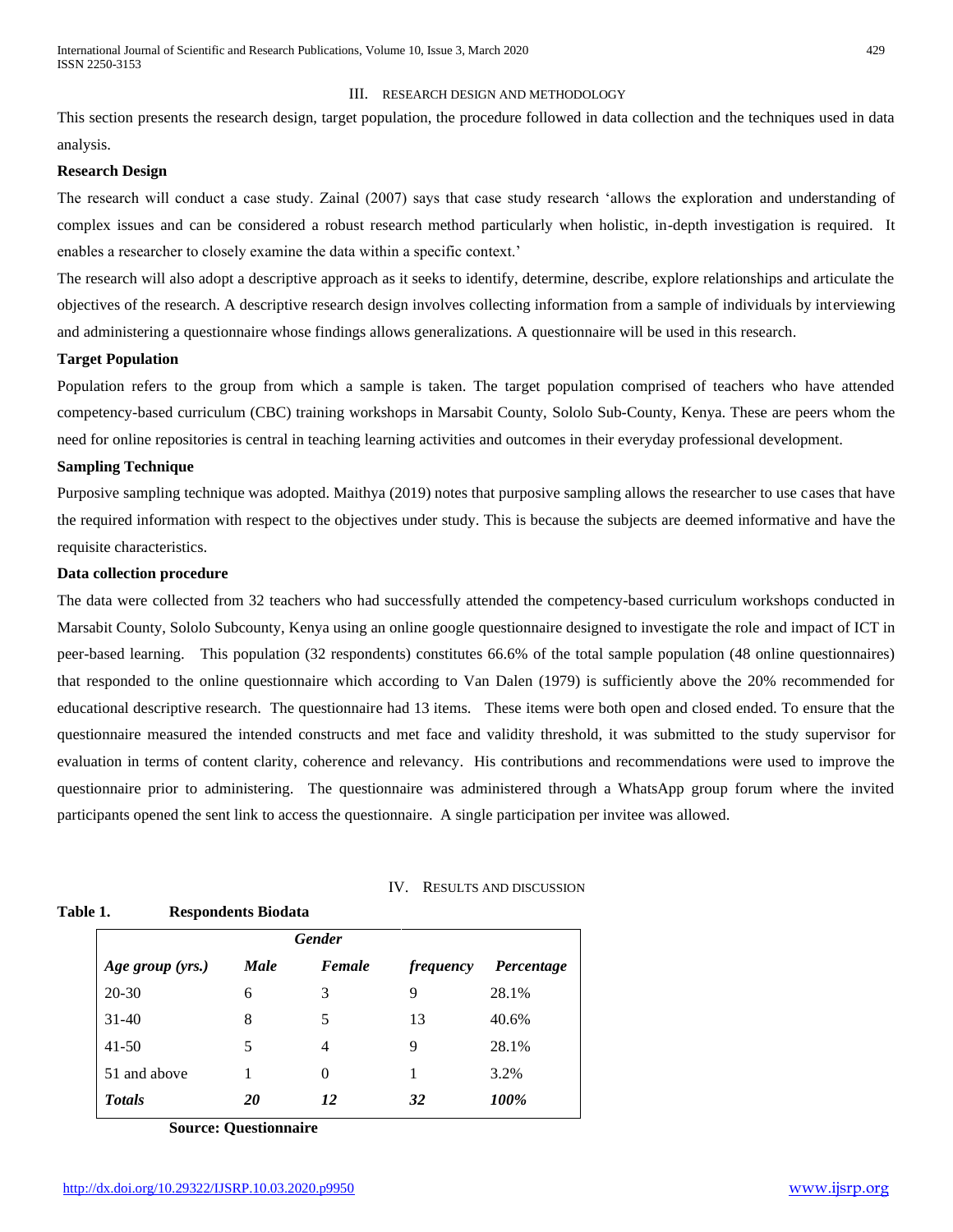From table 1 there were a total of 32 respondents (100%) of whom 20 (64.5%) were of the male gender and 12 (35.5%) were female. 9 (28.1%) were in the age bracket 20-30 years. 13 (40.6%) were in the age bracket 31-40 years. 9 (28.1%) respondents were in the age bracket 41-50 years and 1 respondent (3.2%) was 51 years and above. Majority of the respondents were in the age bracket 31-40 years (40.6%).

To answer research objective one that sought to determine the challenges of traditional repositories in peer-based learning the respondents were asked if they do receive post workshop support, a total of 29 respondents responded to the question as indicated in table 2.







21 (72.4%) of the respondents affirmed that they do receive post workshop professional support whilst 8 (27.6%) did not receive any post workshop professional support. Of the respondents who do receive post workshop professional support, the following as sources of support were cited: 'Coordinators, Curriculum support officers (CSO), Sub-county education directors, WhatsApp groups, internet, peer teaching where teachers transfer skills to each other, and headteachers who avail teaching learning materials.'

When asked what challenges are faced in competency-based curriculum training workshops in terms of repositories, 30 respondents responded as observed in table 3.

| <b>Item</b>                                                    | N  | $\%$ |
|----------------------------------------------------------------|----|------|
| Bulk handouts and printouts                                    | 18 | 60   |
| Loss of data post workshop                                     | 15 | 50   |
| Lack of a forum to share professional experiences with peers   | 12 | 40   |
| Lack of a forum to share information with peer's post workshop | 13 | 43.3 |
| Lack of a forum to ask peers questions post workshop           | 15 | 50   |
| Limited access to professional information and knowledge       | 21 | 70   |

## **Table 3. Challenges to traditional repositories**

**Source: Questionnaire**

Table 3 infers that majority of the teachers 21 (70%) cited limited access to professional information and knowledge as one of the challenges that is faced with traditional repositories. This was followed by bulk handouts and printouts 18 (60%). 15 (50%) of the respondents noted that loss of data post workshop and a lack of a forum to ask peers questions post workshop was a challenge in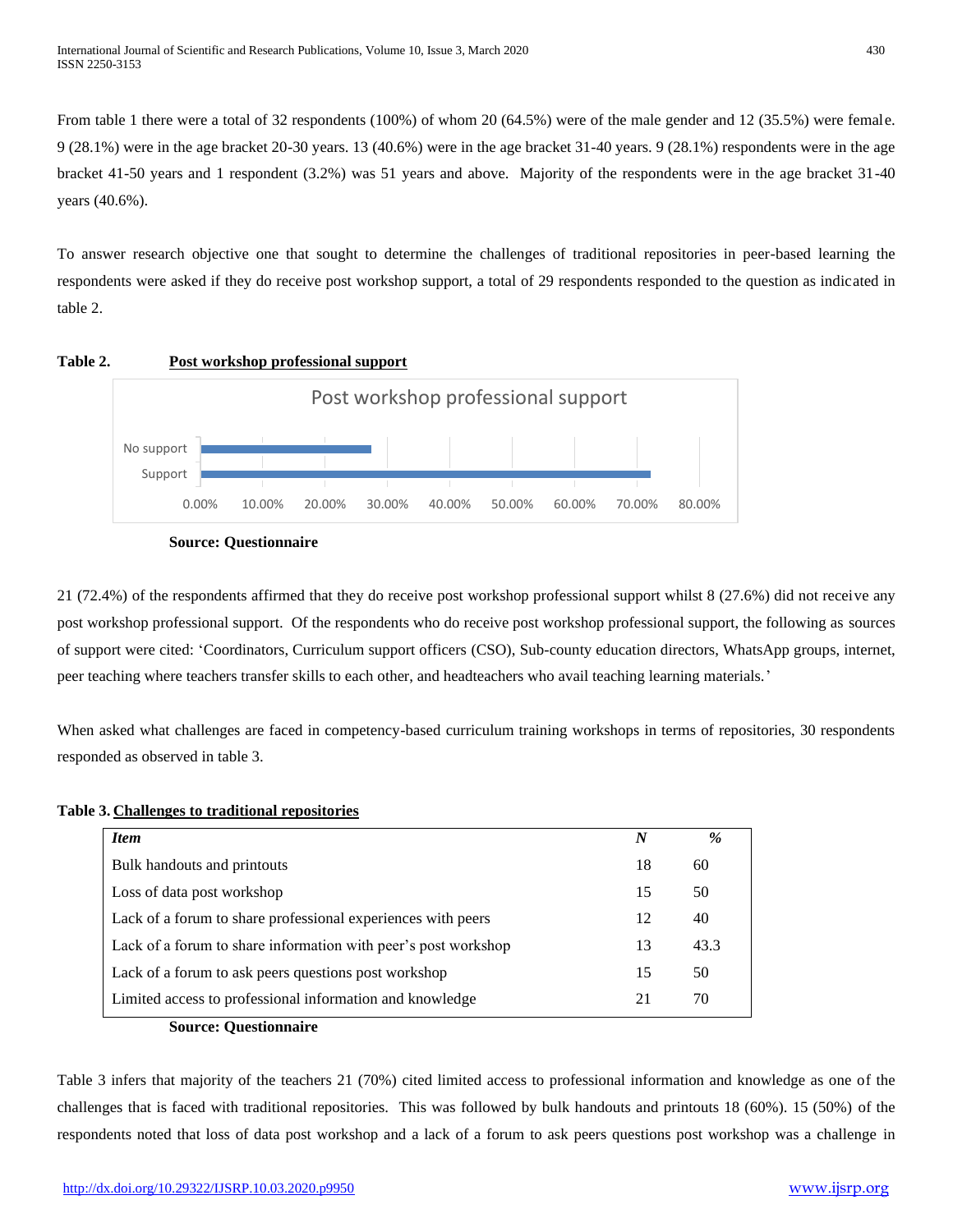traditional repositories. This was followed by a lack of a forum to share information with peer's post workshop at 13 (43.3%). And 12 (40%) observed that lack of a forum to share professional experiences with peers was a challenge in traditional repositories.

When asked what other challenges the respondents face, the responses given ranged as follows: 'lack of teaching learning materials, loss of data, unreliable internet to browse and share with peers, short periods of training, lack of power and internet connectivity as well as computer illiteracy which makes it difficult to access and retrieve information online.'

Inferring from the above data, it is clear that majority of the respondents are youthful, and the respondents do receive post-workshop scaffolding albeit through the traditional repositories medium of whose challenge greatly limits access to professional information and knowledge.

Research objective two sought to find out the benefits of online repositories. The responses are as indicated in table 4. There was a total of 31 responses.

## **Table 4. Benefits of online repositories**

| <b>Benefits of online repositories</b>       | N  | $\%$ |
|----------------------------------------------|----|------|
| Exposure to current professional trends      |    | 87.1 |
| Sharing experiences and knowledge with peers | 25 | 80.6 |
| Collaborative learning with peers            | 25 | 80.6 |
| Professional support and opportunities       | 22 | 71.0 |
| Diversified professional information         |    | 64.5 |

**Source: Questionnaire**

Majority of the respondents 27 (87.1%) showed that exposure to current professional trends as a crucial online repositories benefit. 25 (80.6%) of the respondents affirmed that both sharing experiences and knowledge with peers and collaborative learning with peers is a very significant benefit accrued from online repositories. This was followed by 22 (71%) who noted professional support and opportunities as a benefit that can be drawn from online repositories. 20 (64.5%) respondents agreed that diversified professional information can be accrued from online repositories.

The respondents further indicated that they would expect the following benefits from online repositories: 'availability of information online and offline, ability to use ICT in learning, meaningful professional socialization with colleagues from all over the country, acquisition of professional knowledge and information, being able to learn what's outside the box i.e. the world, enhanced digital literacy in both theory and practice, and the ability to access the internet anytime.'

These findings are in agreement with the findings of Mwangi and Khatete (2017) who found out that teachers need to interact with their peers to support each other professionally and that they do need to be given opportunities through ICT forums to create these professional networks.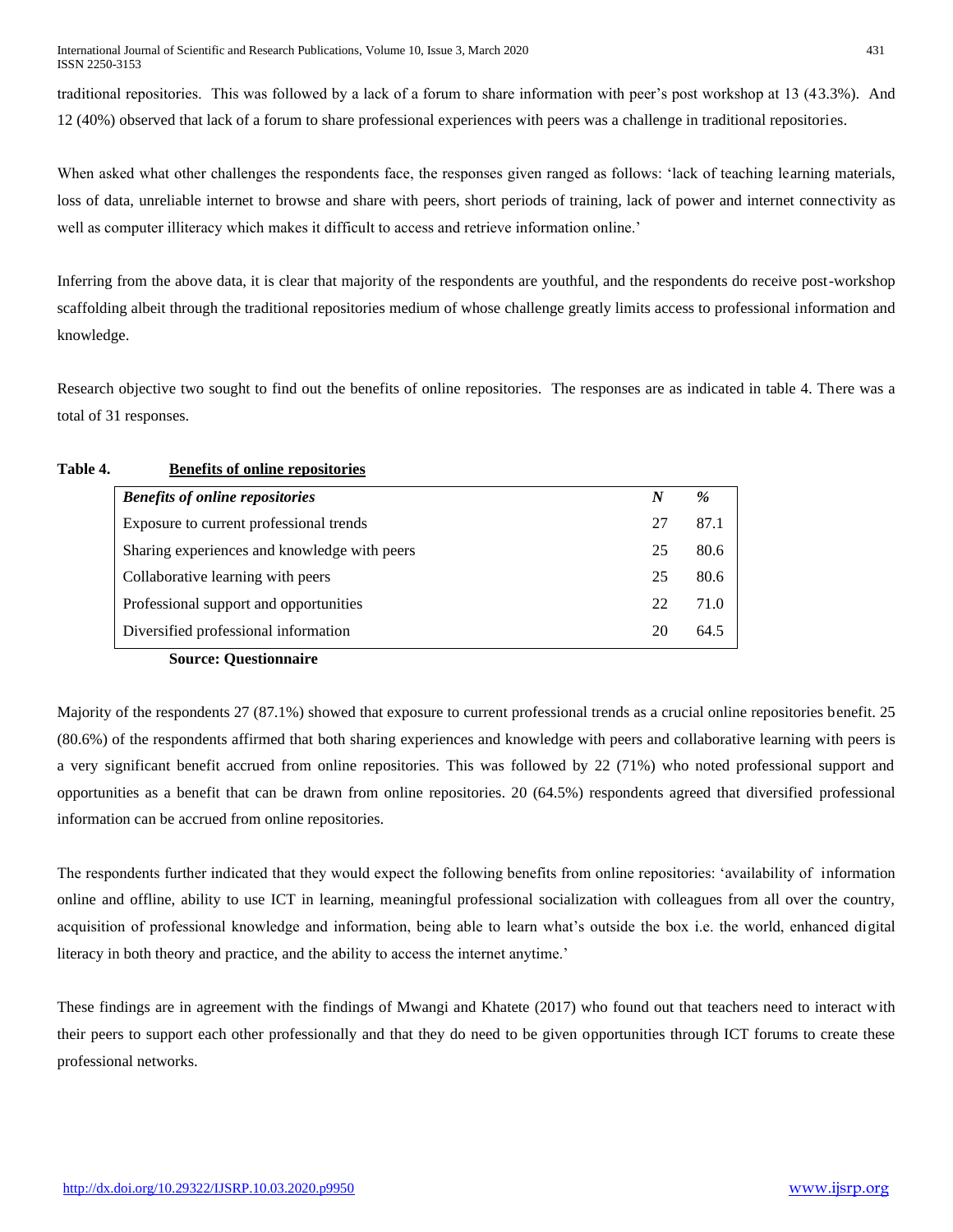International Journal of Scientific and Research Publications, Volume 10, Issue 3, March 2020 432 ISSN 2250-3153

Objective three sought to find out what factors have affected the adoption of online repositories in peer-based learning. The research yielded the following results. There were 32 respondents.

| <b>Factors affecting the adoption of online repositories</b> | $\boldsymbol{N}$ | %    |
|--------------------------------------------------------------|------------------|------|
| Lack of computers                                            | 20               | 62.5 |
| Lack of reliable internet                                    | 24               | 75.0 |
| Lack of reliable electricity                                 | 26               | 81.3 |
| Lack of ICT training                                         | 26               | 81.3 |
| Lack of an online forum to interact with peers               | 14               | 43.8 |
| Non contextualised digital forums                            | 15               | 46.9 |

| Table 5. | <b>Factors affecting the adoption of online repositories</b> |  |  |
|----------|--------------------------------------------------------------|--|--|
|          |                                                              |  |  |

Table 5 indicates that lack of reliable electricity and lack of ICT training as the major hindrances to the adoption of online repositories which stood at both 26 (81.3%). Lack of reliable internet was also highly rated at 24 (75%) whilst lack of computers stood at 20 (62.5%). Respondents 15 (46.9%) agreed that non contextualized digital forums do hinder the adoption of online repositories. Lack of an online forum to interact with peers stood at 14 (43.8%).

Respondents also noted the following as hindrances to the adoption of online repositories: 'expensive internet bundles, lack of ICT knowledge and skills to keep pace with the technological advancements, regions in the county that lack mobile network coverage, lack of professional support from relevant personnel, low motivation.'

## **Table 6. Adoption of online repositories**



## **Source: Questionnaire**

Respondents were asked if they would recommend KICD to adopt online repositories in their CBC teacher training workshops and responded as indicated in table 6. There were 32 respondents.

The respondents highly recommended the adoption of online repositories in training workshops as seen in table 6 with 28 (87.5%) affirming the need and only 4 (12.5%) negating the need of adopting online repositories quoting 'lack of internet connectivity and lack of requisite ICT training in teachers to effectively adopt online repositories.'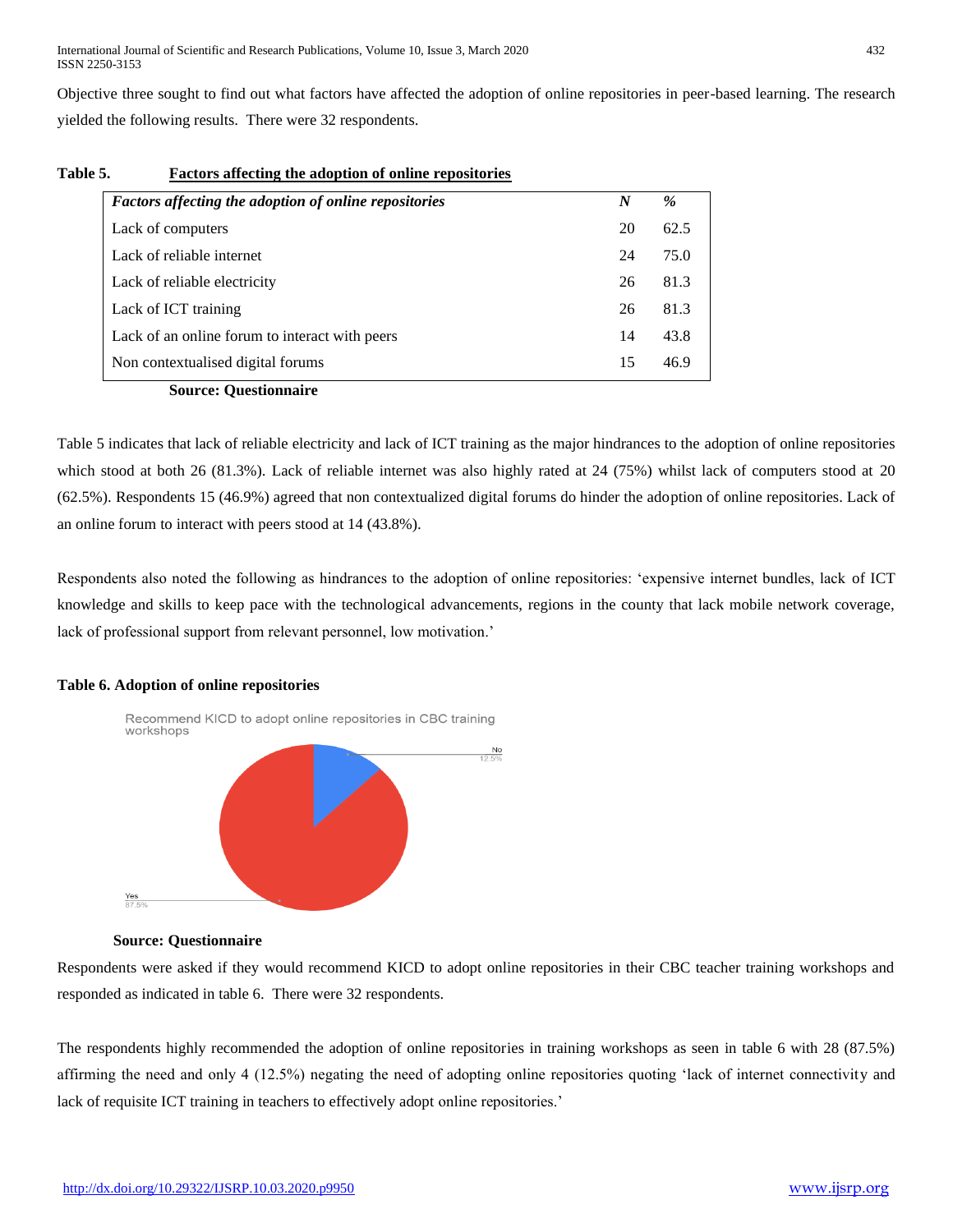Objective four sought to develop and validate an adoption framework for online management system in peer-based learning.



To achieve the objective four of this study the following function was used.

 $Y = F_{1...6}(X_{1...6})$ 

Where:

Y is the dependent variable

 $F_1$  = Cumbersome,  $F_2$  = Bulk,  $F_3$  = limit access to data,  $F_4$  = lack/loss of data,  $F_5$  = currency of information,  $F_6$  = misinformation/disinformation

 $X_1 =$  Lack of sufficient ICT infrastructure,  $X_2 =$  Peer perceptions,  $X_3 =$  ICT sensitization,  $X_4 =$  Cost of ICT,  $X_5 =$  Time and effort,  $X_6 =$  ICT policy.

## V. CONCLUSION

The findings of the study established that peers are aware of information communication technology and its relevance in their everyday quest for information, knowledge and professional growth. Lack of and insufficient ICT infrastructure is the biggest hindrance to peers adopting online repositories.

## **Recommendation**

The Kenya Institute of Curriculum Development is recommended to avail ICT infrastructure in the competency-based curriculum workshops. Teachers should be given ICT skills alongside the CBC trainings as this will enable post workshop professional support using contextualised digital forums which is highly needed by the teachers.

## **REFERENCES**

Adebayo, B.Z. (2019). Assessing the Need for Integrating ICT Training Certification Program into Pre-service Science Teachers' Education in Nigeria Teacher Training Colleges. Available online at: [www.academia.edu.](http://www.academia.edu/)

Álvarez, C. & Cuesta, L. (2011). Interaction and learning outcomes: The right blend for successful online teaching. *Paper presented at the EuroCALL 2011 Conference*. The University of Nottingham.,

Alomary, A., Woollard, J. (2015). *How is Technology Accepted by Users? A Review of Technology Acceptance Models and Theories*. Southampton Education School, University of Southampton. Available online at: <https://eprints.soton.ac.uk/>

Andae, G. (2019). Kenya's internet costly as firms fail to share platforms. Available online at: [www.businessdailyafrica.com](http://www.businessdailyafrica.com/) Andrews, M., Manning, N. (2006). *A Guide to Peer-to Peer Learning: How to make peer-to-peer support and*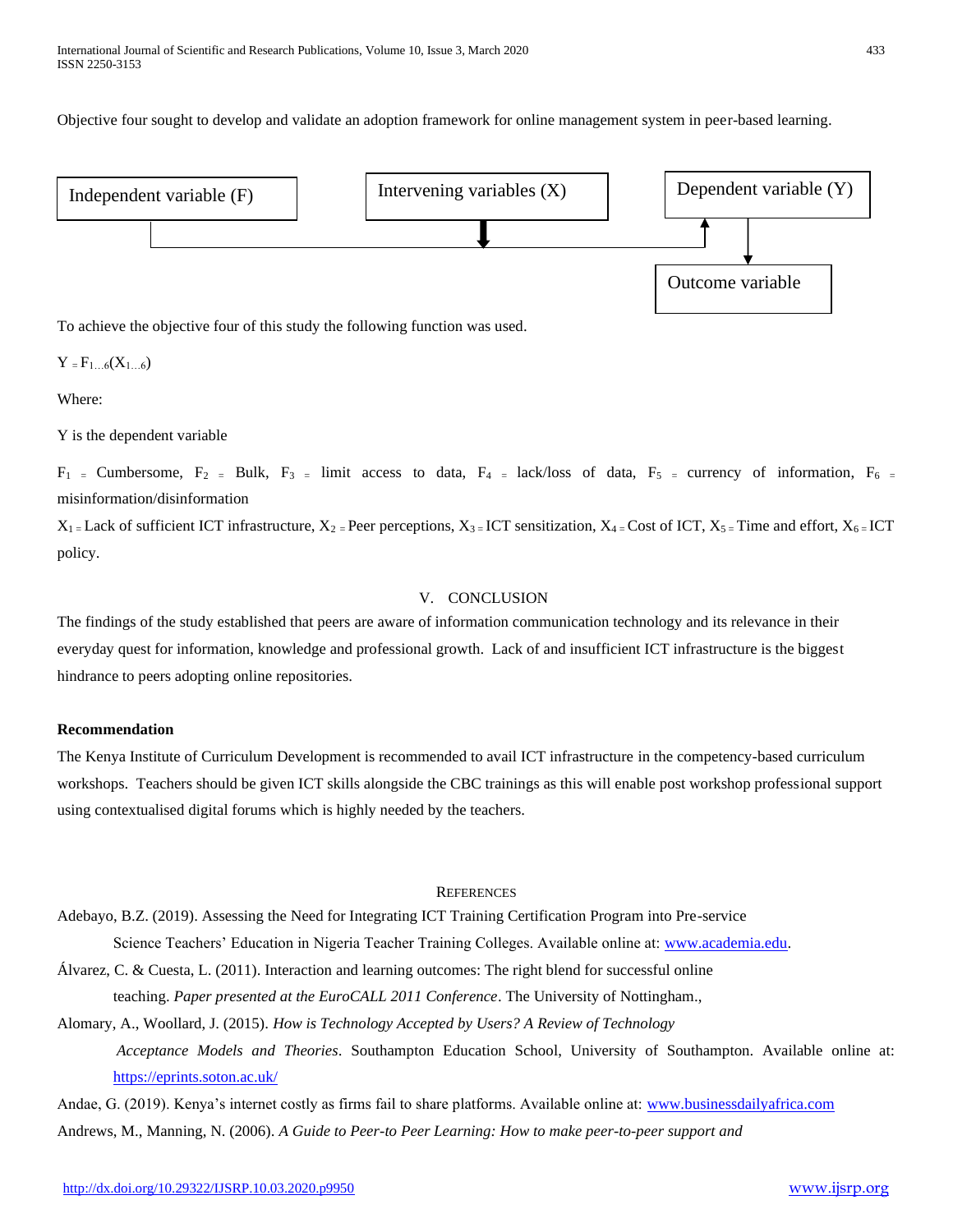*learning effective.* Available online at: [www.effectiveinstitutions.org](http://www.effectiveinstitutions.org/)

Armbruster, C., Romary, L (1989). *Comparing Repository Types Challenges and Barriers for Subject-Based Repositories, Research Repositories, National Repository Systems and Institutional Repositories in Serving Scholarly Communication.* Available online at: [www.linguistik.hu-berlin.de](http://www.linguistik.hu-berlin.de/)

- Beach, P., Willows, D. (2017). Understanding teachers' cognitive processes during online professional learning: A methodological comparison, *Online Learning* 21(1), 60-84
- Boud, D., Cohen, R., Sampson, J. (2001). *Peer Learning in Higher Education: Learning from and with each other*. Available online at:<https://www.researchgate.net/>
- Box, I. (2004). *Submission and Peer Review of Learning Objects Using a Community-Based Repository.* University of Western Sydney, Penrith, NSW. Available online at:<https://proceedings.informingscience.org/>
- Chen, Y., Lei, J., Cheng, J. (2019). What if online students take on the responsibility: students' cognitive presence and peer facilitation techniques. *Online Learning*, 23(1), 37-61.
- Chepkorir, S.L., Kandiri, J. (2018). Information Communication Technology integration and performance of public secondary schools in Mombasa County, Kenya. *International Journal of Current Aspects*, Vol. 2, Issue 5, pp 79-94.
- Cohen, A., Kamili, S., Nachmias, R. (2013). The Use of Digital Repositories for Enhancing Teacher Pedagogical Performance. Tel Aviv University. Available online at: [www.researchgate.net](http://www.researchgate.net/)
- Davis, F. (1989). Perceived Usefulness, perceived ease of use, and user acceptance of information technology. MIS Quarterly, 13(3), 319-340.
- Emmytone, L.E., Khamadi, S.I.D., Kimile, N. (2018). Adoption of Institution Repository in the Dissemination of Scholarly Information to Students, Lectures and Researchers at the Maasai Mara University Library Services. *The Cradle of Knowledge African Journal of Educational and Social Science Research.* Volume 6 No. 1, 2018.
- Gadio, C. T., Carlson, S. (2002). *Teacher Professional Development in the Use of Technology*. Available online at: [www.ictinedtoolkit.org](http://www.ictinedtoolkit.org/)
- Greenhow, C., Lewin, C. (2016). Social Media and Education: Reconceptualizing the boundaries of formal and informal learning. *Learning Media and Technology*, 41(1):1-25 available online at: [www.researchgate.com](http://www.researchgate.com/)
- Haddad, W. D., Draxler, A. (2002). *Technologies for Education: Potentials, Parameters and Prospects.* Available online at:<http://www.unesco.org/>
- Harris, N., Sandor. M. (2007). Developing online discussion forums as student centered peer e-learning environments. *The Australasian Society for Computers in Learning in Tertiary Education*. Available online at: <https://research-repository.griffith.edu.au/>
- Hayes, S., Rothery, A. (2008)*. Is there a Role for Online Repositories in e-learning?* Available online at: [www.academia.edu](http://www.academia.edu/)
- Jung, I. (2005). ICT-Pedagogy Integration in Teacher Training: Application Cases Worldwide. *Educational Technology & Society*, 8 (2), 94-101.
- KENET. (2014). *The Kenya National ICT Masterplan. Towards A Digital Kenya*. [https://www.kenet.or.ke](https://www.kenet.or.ke/)
- Korpelainen, E. (2011). *Theories of ICT System Implementation and Adoption – A Critical Review.* Working Paper. Aalto University, Helsinki. Available online at[: www.lib.tkk.fi](http://www.lib.tkk.fi/)
- Lai, P.C. (2017). The Literature Review of Technology Adoption Models and Theories for The Novelty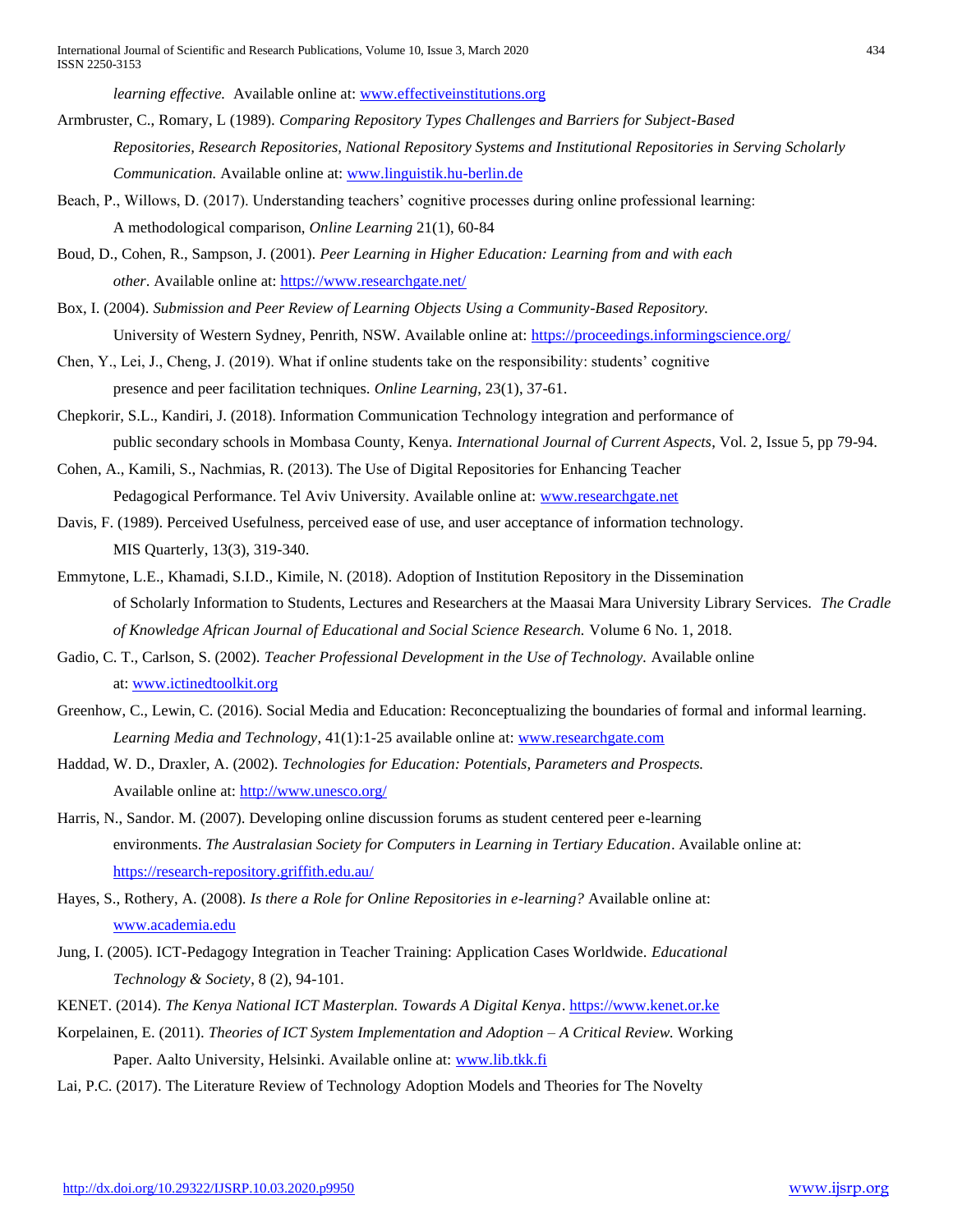- Li, L. (2010) *A Critical Review of Technology Acceptance Literature*. Referred Research Paper. Grambling State University. L.A. Available online at: [www.swdsi.org](http://www.swdsi.org/)
- Mafa, K.R. (2018*). Capabilities of Google Classroom as a Teaching and Learning Tool in Higher Education*. [www.researchgate.com](http://www.researchgate.com/)
- Maithya, P.M., Ogola, F.O., Khamadi, S.D., Kadenyi, M. (2013). *Research Proposal and Thesis Writing. General Principles and Format*. Rinny Educational & Technical Publishing Services. Nairobi
- Maithya, P.M., Mukolwe, N.A., Waka, M. (2019). *Research Methodology. Concepts, Procedures and Practices*. Franciscan Kolbe Press, Limuru
- Maor, D. (2004). *Peer-Led Discussion: Who is the Learner and Who is the Teacher in the Online Learning Environment.* Available online at[: https://researchrepository.murdoch.edu.au/](https://researchrepository.murdoch.edu.au/)
- Martin, F., Budhrani, K., Kumar, S., Ritzhanpt, A. (2019). *Award-Winning Faculty Online Teaching Practices: Roles and Competencies.* Available online at:<https://olj.onlinelearningconsortium.org/>
- Momani, A.M. (2017). Technology Acceptance Theories: Review and Classification. *International Journal of Cyber Behavior, Psychology and Learning*. Volume 7. Issue 2. April-June 2017. [www.researchgate.net](http://www.researchgate.net/)
- Mwangi, M.I., Khatete, D. (2017). Teacher Professional Development Needs for Pedagogical ICT Integration in Kenya: Lessons for Transformation. *European Journal of Education Studies*, Vol.3, Issue 6.
- Osadebe, P.U., Ojukonsin, B.T. (2018). Assessment of Computer Studies Teachers' Constraints in the Use of Information and Communication Technology. *International Journal of Advanced Research*. 6(7), 246-277.
- Peeters, W. (2016). Developing Learner autonomy through Facebook: Problem-solving dynamics in online peer collaboration. *Paper presented at IATEFL 2015*, Manchester, UK (pp. 93-95). Kent, UK: IATEFL.
- Rogers, E, M. (1962). Diffusion of Innovations. 3<sup>rd</sup> Edition. The Free Press, Macmillan Publishers, New York.
- Sanchez-Garcia, A., Marcos, J.M., Guanliu, H., Escribano, J.P. (2018). Teacher Development and ICT: The Effectiveness of a Training Program for In-Service School Teachers. *Procedia-Social and Behavioural Sciences* 92(2018) 529-534. Available online at: [www.sciencedirect.com](http://www.sciencedirect.com/)
- Salehi, H., Salehi, Z. (2012). Challenges of Using ICT in Education: Teachers' Insights. *International Journal of e-Education*. Vol.2, No.1, February 2012.
- Scherer, D., Valen, D. (2019). Balancing Multiple Roles of Repositories: Developing a Comprehensive Repository at Carnegie Mellon University. Available online at: [www.mdpi.com](http://www.mdpi.com/)
- Shabani, K., Khatib, M., Ebadi, S. (2010): *Vygotsky's Zone of Proximal Development: Instructional Implications and Teachers' Professional Development.* Vol. 3, No. 4 in [www.ccsenet.org/elt](http://www.ccsenet.org/elt)
- Shonola, S.A., et al. (2016). The Impact of Mobile Devices for Learning in Higher Education Institutions: Nigerian Universities Case Study. *International Journal of Modern Education and Computer Science*. Vol.8, 43-50
- Turbill, J. (2015). *Transformation of Traditional Face-to-Face Teaching to Mobile Teaching and Learning: Pedagogical Perspective.* University of Wollongong, Australia. Available online at:<https://ro.now.edu.au/>
- Van Dalen, D.B. (1979). *Understanding Educational Research*. New York. McGraw-Hill.
- Vrasidas, C., Glass, G.V. (2005). *ICT-Related Teacher Professional Development: Models and Strategies.*

Available online at: [www.researchgate.net](http://www.researchgate.net/)